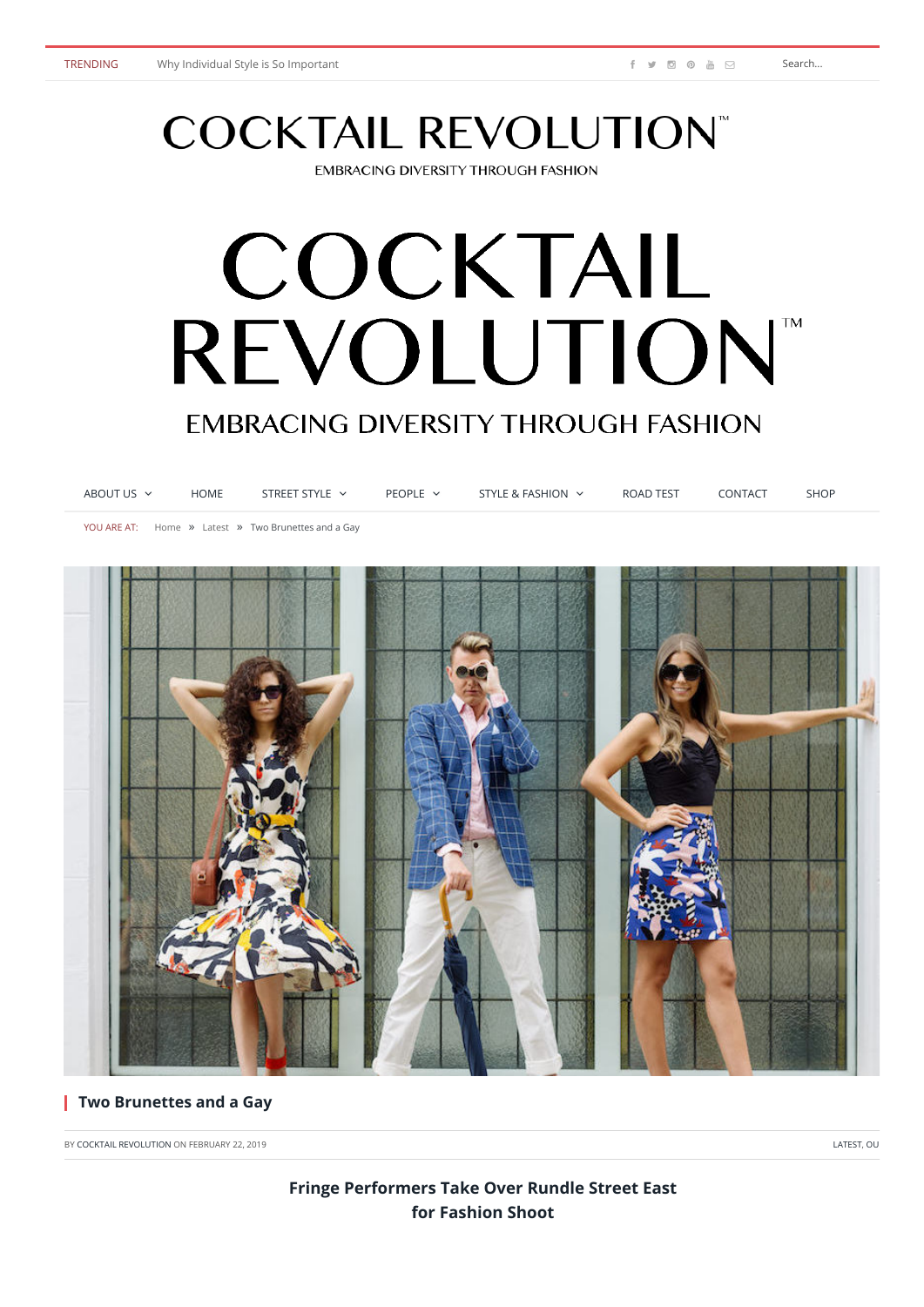The Adelaide Fringe Festival has hit town and with it a slew of local and international performers are taking over the city's already vibrant East End. Local act Two Brunettes and a Gay took over the precinct to model the latest offerings from iconic fashion labels Gorman and M.J. Bale, both located in Rundle Street East.

The retailers opened their doors and welcomed the performers to choose garments for a performance styled fashion shoot set in and arounc the popular fashion and dining hub.

The "Two Brunettes", aka Deanna Kangas and Celeste Carbone, (sisters) have been performing at the Fringe for 7 years with "a Gay", Aaron Co They describe their show as #Caba-Gay.

Deanna (L) in Gorman Sketchbook Dress, heels & bag. Aaron wears M.J. Bale Tintura Pink Shirt, Jaques Jacket, McQueen Chino, Bringingham umbrella. Celeste in Gorman Carrie Crop Tank & Palm Tree Mini Skirt.

**Your usual style, when not performing is…?** Deanna: Corporate Chic Celeste: Boho Chic

Aaron: Eclectic Chic

#### How easy was it to find something you liked?

Deanna: It was easy because the staff were so helpful and had a better idea of fit, than I. The clothes look a lot different off than on.

Celeste: Quite easy because I wear a lot of skirts and tops and Gorman have a lot of that.

Aaron: Pretty easy because my taste is so eclectic. I like anything that is on my colour range and trying different styles that are in my colour.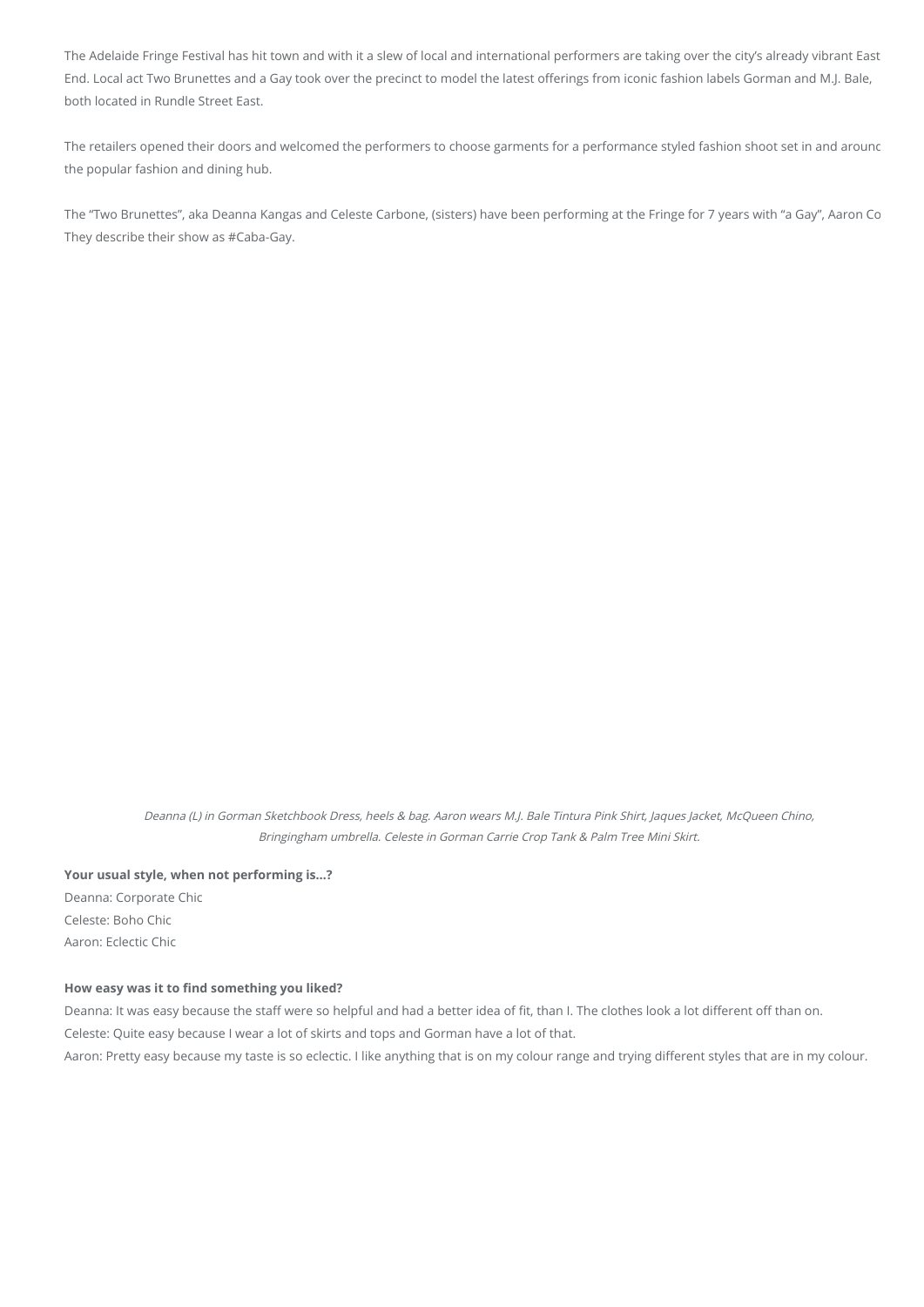Deanna (L) wears Mary Anne Wrap Dress, Celeste (C) in Leopardess Pinafore. Aaron wears Earlham Shirt, Harris Belt, McQueen Chinos.

#### **Favourite outfit from today?**

Deanna: The orange wrap dress. I would definitely wear this.

Celeste: What we wear on stage is a lot of sequins and glitter so the colours are the same but the textures are different. It's nice to have a contrast between what you wear on stage and what you wear on a daily basis. My favourite is the pinafore. Aaron: The white chinos, belt and striped shirt is more me.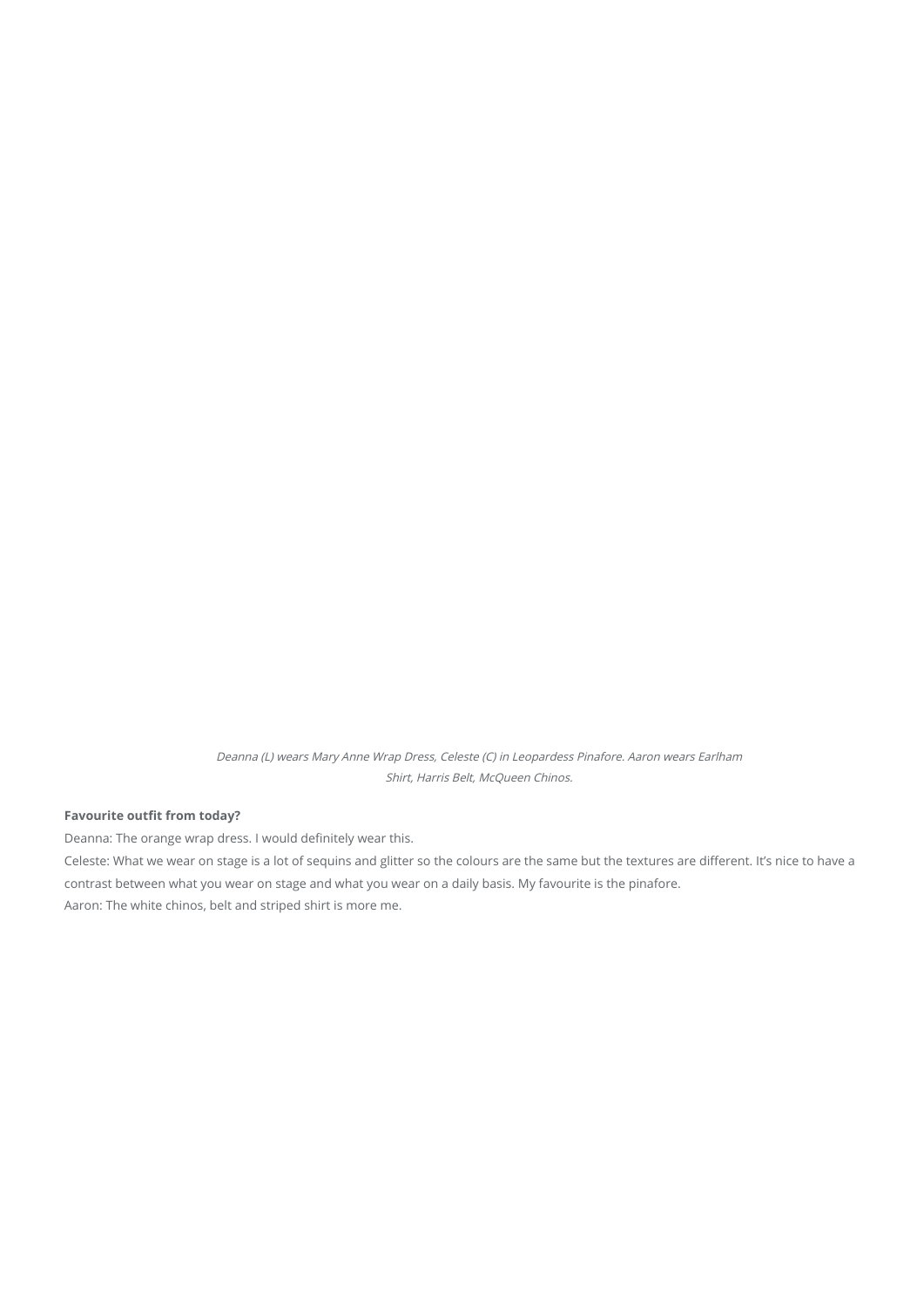In their favourite outfits: Deanna (L) Celeste (C) & Aaron

#### You perform just off Rundle Street East at Gluttony. Do you ever spend time in the area outside of Fringe?

Deanna: I shop and dine in the area. There's so much vegan food on offer, it's easy. Celeste: Often come down here for shopping and eating. Always come through Rundle Street East to get to the Fringe as well. Aaron: I shop down here for clothes. Been a few times just recently.

#### **What can we expect from your show?**

Aaron: A little bit of Tina Turner, Cher, Madonna, Whitney and Lady Gaga along with lots of colourful clothes. It's a tribute to some of the worlc iconic queens of music.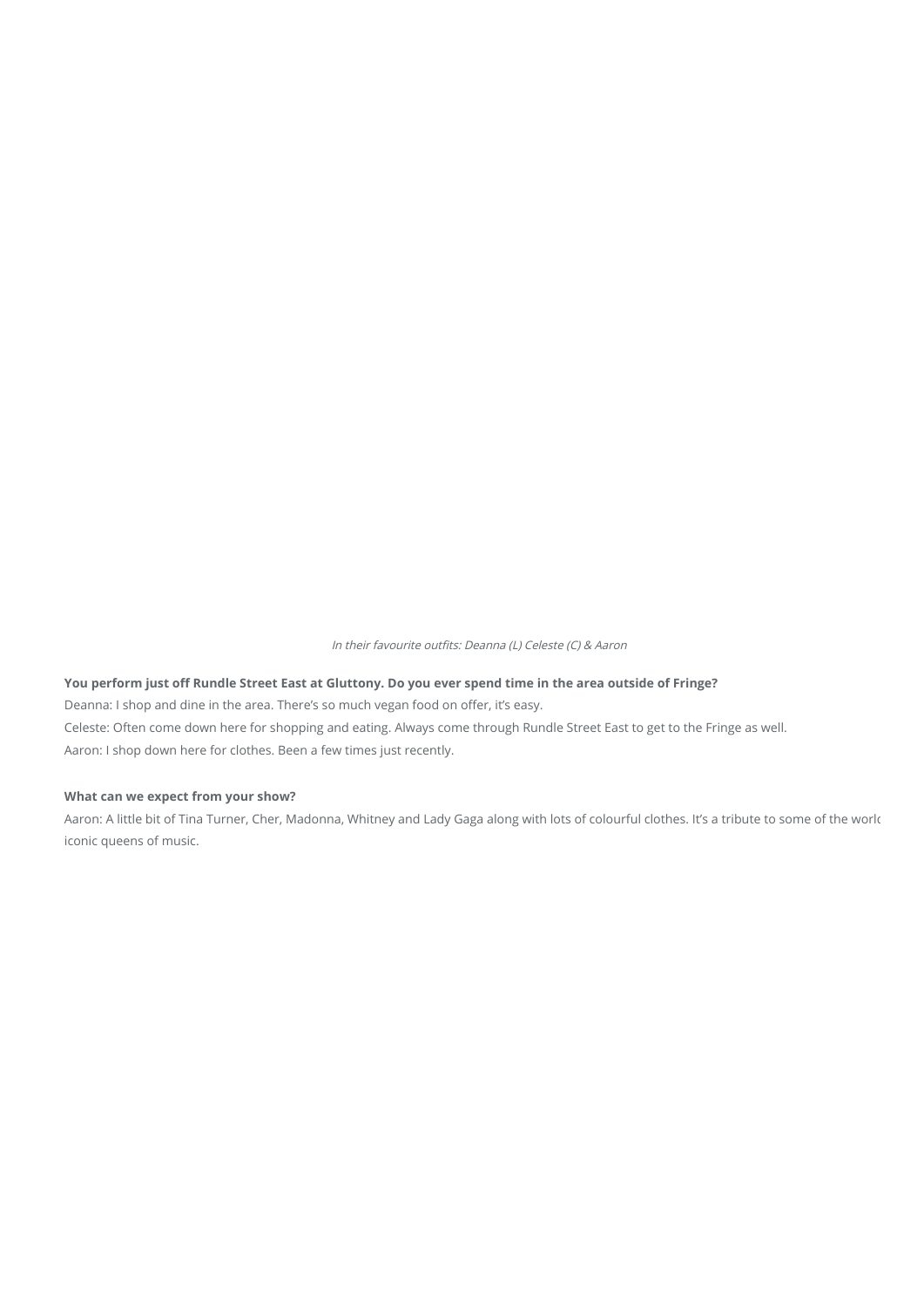Gorman: 269-271 Rundle Street East M.J. Bale: 253a Rundle Street East

[Two Brunettes and a Gay](https://adelaidefringe.com.au/fringetix/two-brunettes-and-a-gay-god-save-the-queens-af2019) appearing at Gluttony Adelaide Fringe Festival Corner of Rundle Street East and East Terrace Nightly 8.40pm until Sunday night, 24th February 2019

| SHARE.        |  |  | $\mathbf{y}$ f $\mathcal{S}^*$ $\mathbf{0}$ in t | $\overline{\phantom{a}}$ |
|---------------|--|--|--------------------------------------------------|--------------------------|
| LEAVE A REPLY |  |  |                                                  |                          |
| Your Comment  |  |  |                                                  |                          |